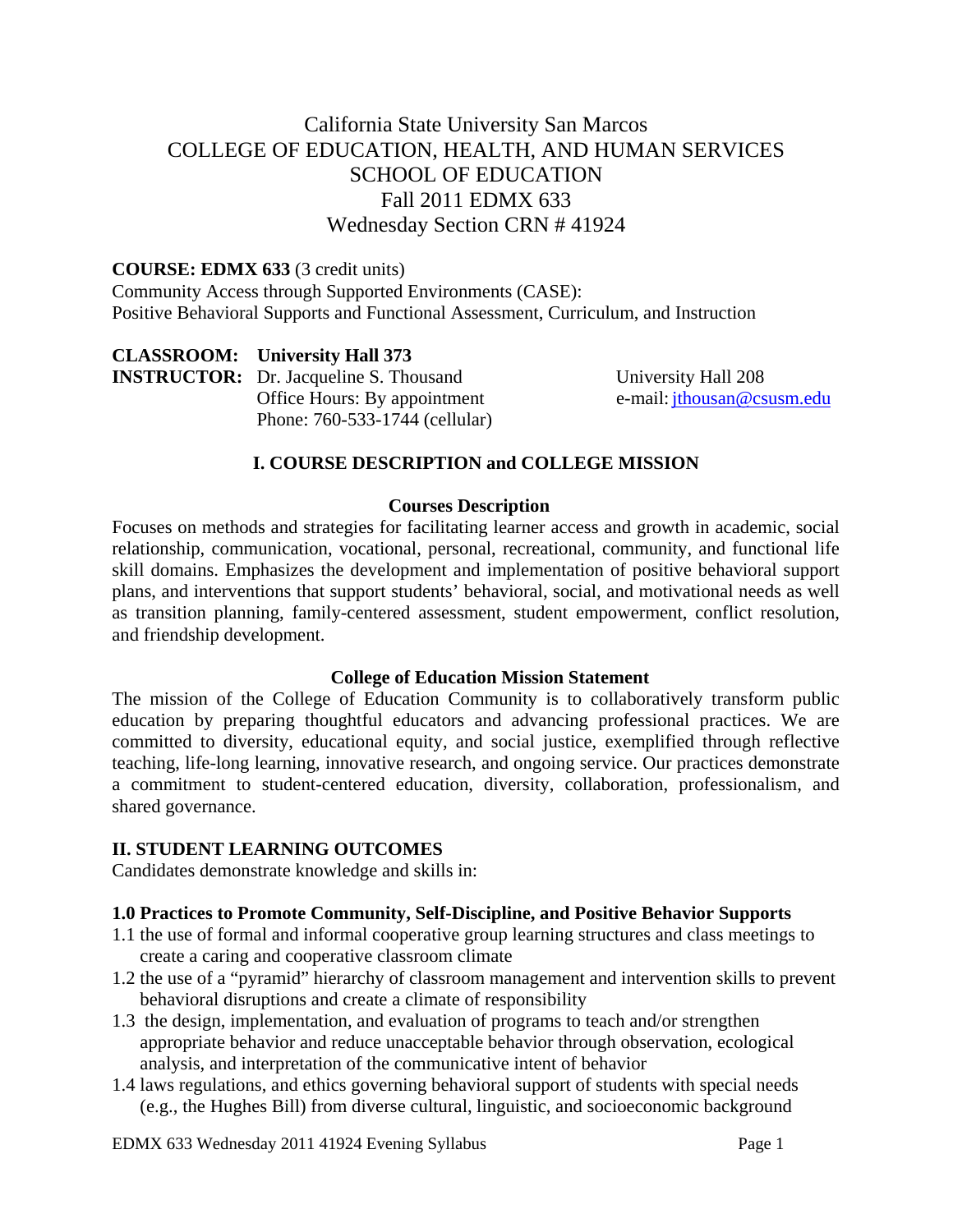- 1.5 the use of peer tutoring, partner learning, and peer mediation curriculum to promote natural peer supports and peer mediated instruction, support, and problem solving
- 1.6 student, family, and teacher involvement in IEP, ITP, and age of majority rights activities at the secondary level

## **2.0 Social Relationships**

- 2.1 methods for creating a positive school climate, developing a community of learners, and facilitating social behavior in diverse educational settings based upon the Circle of Courage
- 2.2 the integration of social skills and social skill curricula into the general education curriculum and cooperative group learning and partner learning structures
- 2.3 methods for teaching interpersonal skills, including conflict resolution
- 2.4 the use of Circles of Friends and other friendship-building methods to build social networks
- 2.5 the use of assessment methods such as MAPS to identify IEP goals and objectives that address valued life outcomes, including social relationships
- 2.6 the preparation of students to be self advocates, using principles of self determination
- 2.7 assisting students and their families and friends in the development of students' positive selfimage and interpersonal relationships

## **3.0 Effective Communication and Self Determination**

- 3.1 student empowerment and the development of communication to promote choice making, independence, and self-advocacy
- 3.2 accurate interpretation of the communicative intent of student behavior
- 3.3 self-determination as a concept and practice in schooling
- 3.4 the identification of communication supports for students with communication challenges

# **4.0 Inclusion in General Education Curriculum and Community**

- 4.1 the use of creative problem solving to formulate supports for students who present behavioral challenges or who have disabilities so they can meaningfully participate in shared activities in general education and community environments
- 4.2 the use of ecological analysis, functional analysis of behavior, and principles of positive behavioral supports to facilitate participation in inclusive settings
- 4.3 the use of person-centered approaches (e.g., MAPs, Multiple Intelligences) to assess and develop instruction, IEP goals, and Individualized Transition Plan goals and activities for school-age and post-secondary employment, living, and continuing education opportunities

# **Education Specialist Standards Primarily Addressed in EDMX 633**

Program Standard 4: Effective Communication and Collaborative Partnerships

Program Standard 11: Typical and Atypical Development

Program Standard 12: Behavioral, Social, and Environmental Supports for Learning

Program Standard 13: Curriculum and Instruction of Students with Disabilities

Program Standard 14: Creating Health Learning Environment

Mild/Mod. Standard 3: Planning and Implementing Mild/Moderate Curriculum and Instruction

Mild/Mod. Standard 4: Positive Behavior Support

- Mod./Severe Standard 3: Developing Social Interaction Skills and Facilitating Social Context
- Mod./Severe Standard 4: Assessment, Program Planning, and Instruction

Mod./Severe Standard 6: Positive Behavior Support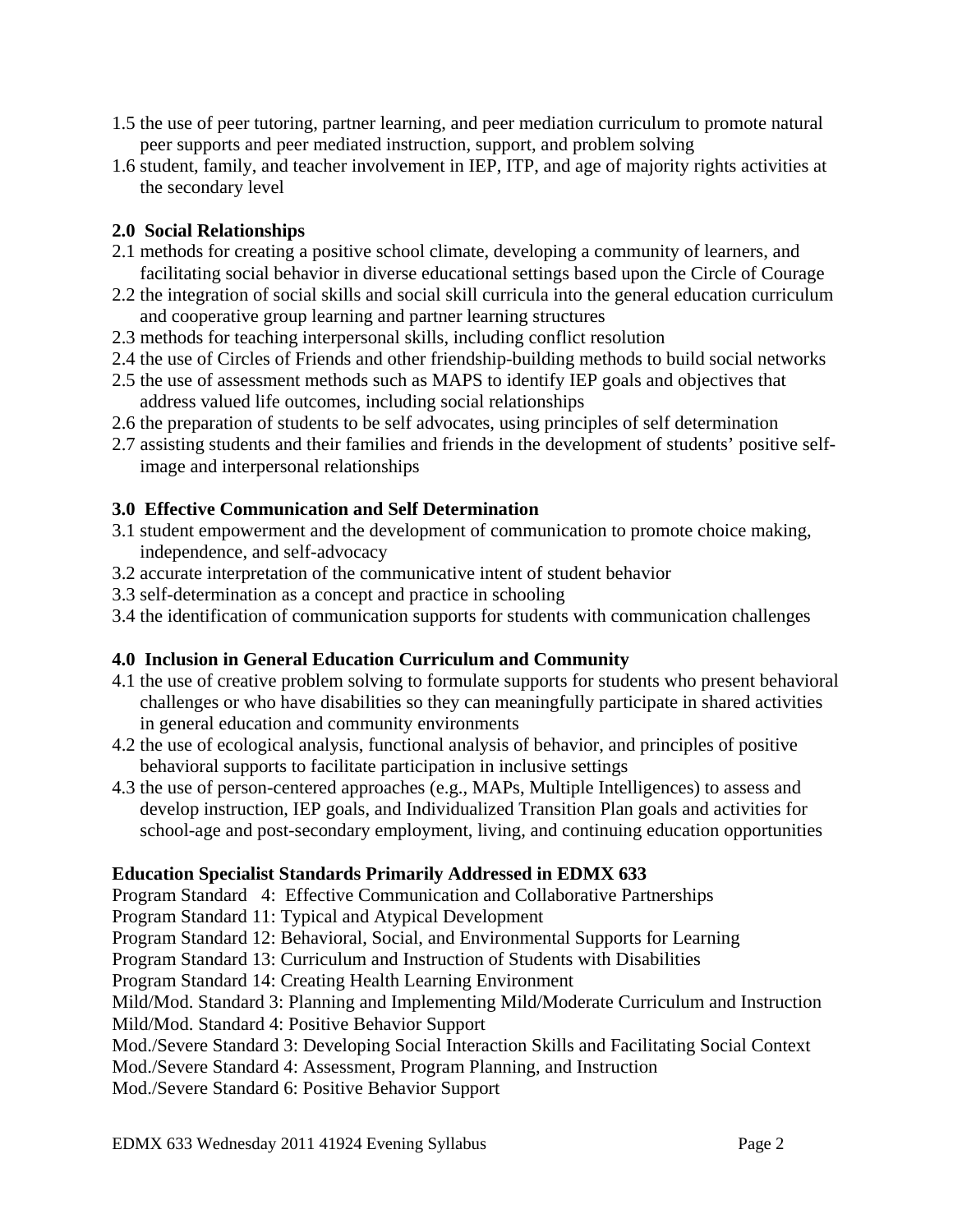## **III. SCHOLASTIC REQUIREMENTS**

## **School of Education Attendance Policy**

 *(Adopted by the Governance Community, December, 1997).* Due to the dynamic and interactive nature of courses, all students are expected to attend and actively participate in all classes. Students must attend at least 80% of class and online session time in order to receive a passing grade for the course (at the discretion of the instructor). Should there be extenuating circumstances, notify the instructor immediately.

## **Grading Scale (in percentages):**

**A: 94-100 A-: 92-93 B+: 89-91 B: 86-88 B-: 84-86 C+: 81-83** 

**NOTE:** The minimum acceptable grade for a course in the professional education credential sequence is C+. A "B" average must be maintained for continuation in the program.

## **IV. BOOKS. WEB SITES, AND MATERIALS NEEDED FOR CLASS**

#### **Texts and Text Abbreviations**

Kagan, S., Kyle, P., & Scott, S. (2004). *Win-win discipline: Strategies for all discipline problem.*  San Clemente, CA: Kagan Publishing. (KKS)

Snell, M. E. & Brown F. (2011). Instruction of students with severe disabilities. Boston: Pearson. (S&B) [Ch. 7 Designing and Implementing Individualized Positive Behavior Support; Ch. 11 Supporting Peer Relations]

Villa, R., Thousand, J., & Nevin, A. (2010). *Collaborating with students in instruction and decision making: The untapped resource.* Thousand Oaks, CA: Corwin Press. (VTN)

#### **Select Web Sites**

www.pbis.org/PBISandlaw.htm www.cde.ca.gov/be/st/ss/documents/healthstandmar08.pdf Health Education Content Standards http://www.cde.ca.gov/ci/he/cf/ Health Frameworks for CA Public Schools Positive Behavior Supports and the Law. www.nichcy.org National Dissemination Center for Children with Disabilities www.studentledieps.org Student Led IEPs www.bookladymel.com/thinkingmaps.htm Graphic Organizers

#### **Moodle**

Moodle site provides the syllabus, rubrics at assignment "drop boxes," examples of assignments, and reading materials (as pdfs and word documents) not included in texts or websites. Signature assignments also are posted (i.e., MAPs) here.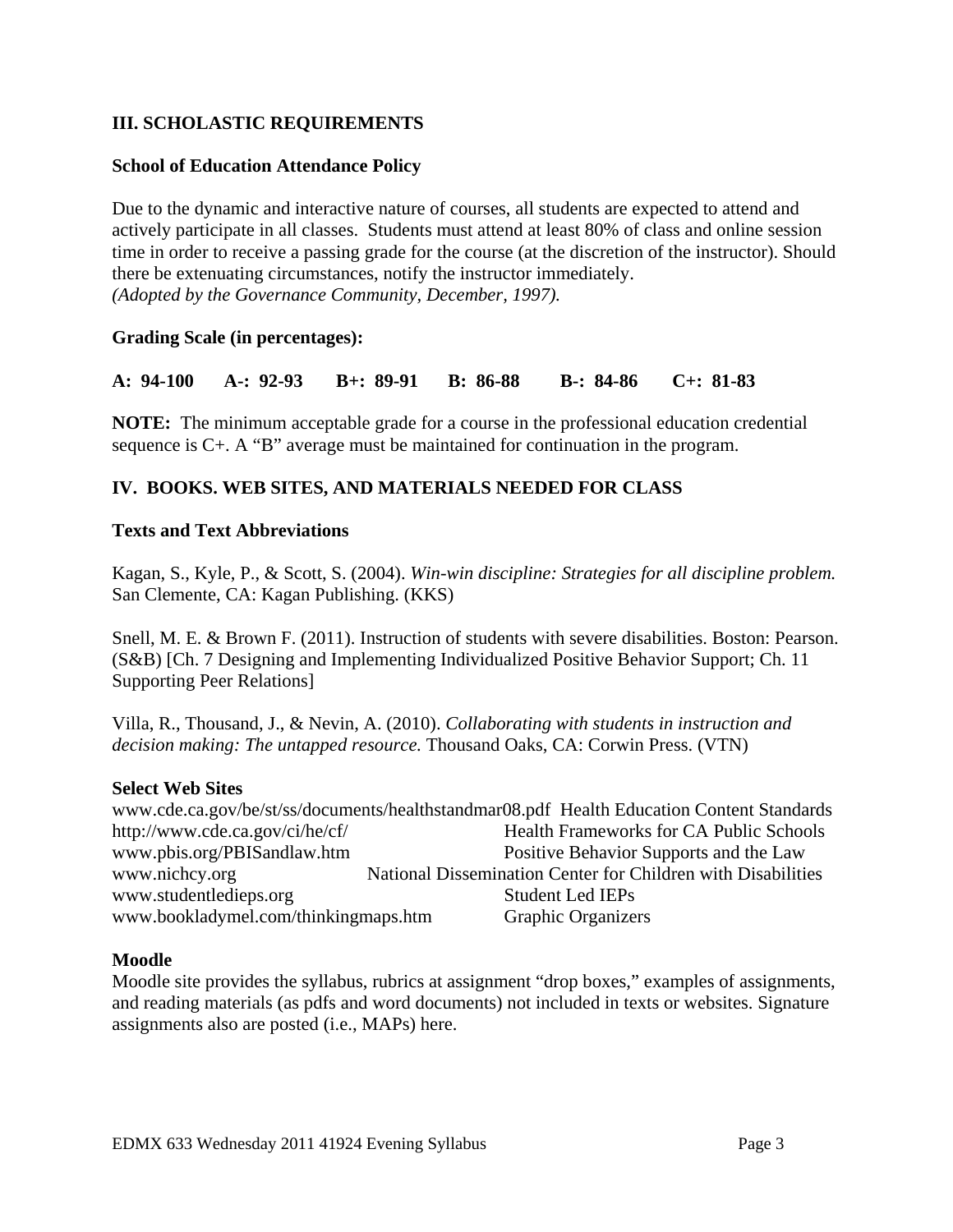# **V. CLASS SCHEDULE WITH READINGS AND ASSIGNMENTS DUE DATES**

materials to class, as requested. To the right of each topic are readings and assignments due for that class*.* Text names are abbreviated (e.g., KKS, S&B, VTN). Other documents are posted on Moodle. Please bring

| <b>CLASS</b><br><b>TOPIC</b> |                                  | <b>READINGS DUE</b>                 | <b>ASSIGNMENTS</b><br><b>DUE</b> |  |
|------------------------------|----------------------------------|-------------------------------------|----------------------------------|--|
| #1                           | Circle of Courage; H.S.          | <b>KKS 18</b>                       | Purchase KKS,                    |  |
| 8/31                         | IDEIA assignment;                |                                     | S&B, & VTN                       |  |
|                              | ABCDs of self-discipline;        |                                     | texts                            |  |
|                              | Win Win Discipline               |                                     |                                  |  |
|                              | preview                          |                                     |                                  |  |
| 9/07                         | Labor Day Holiday Week           | See Reflection #1 prompt            |                                  |  |
|                              |                                  |                                     |                                  |  |
| #2                           | Creating healthy learning        | See Reflection #1 prompt            | Reflection #1                    |  |
| 9/14                         | environments - The               | <b>Health Education Content</b>     |                                  |  |
|                              | discipline pyramid;              | Standards;                          |                                  |  |
|                              | Prevention, rules, & quick       | <b>Health Frameworks for CA</b>     |                                  |  |
|                              | recovery                         | <b>Public Schools</b>               |                                  |  |
| #3                           | Class meetings; next steps       | See Reflection #2 prompt            | Reflection #2                    |  |
| 9/21                         | recovery; students as co-        | Optional: KKS 14.56 -14.70;         |                                  |  |
|                              | teachers; peer tutoring          | Optional: VTN $3 & 4$ (peer         |                                  |  |
|                              |                                  | tutors/co-teachers)                 |                                  |  |
| #4                           | Build my pyramid; conflict       | See Reflection #3 prompt;           | Reflection #3                    |  |
| 9/28                         | resolution; oral and written     | VTN Chs. 8 & 9                      |                                  |  |
|                              | planning; the planning           | Optional: KKS 6.4 - 6.27 &          |                                  |  |
|                              | room;                            | KKS 14.14 - 14.26                   |                                  |  |
| #5                           | Self-determination; Circles      | Study MAPs materials on             |                                  |  |
| 10/05                        | of Friends & Peer                | Moodle & VTN Ch. 7                  |                                  |  |
|                              | Relations; MAPs & MAPs           | Preview: S&B Chapter 11 and         |                                  |  |
|                              | assignment; Intro to Credo       | Credo                               |                                  |  |
|                              | of Support Assignment            |                                     |                                  |  |
| #6                           | Modeling of social skills        | VTN Chs. 8 & 9; Health              | Reflection #4                    |  |
| 10/12                        | lesson                           | <b>Education Content Standards;</b> |                                  |  |
|                              |                                  | <b>Health Frameworks for CA</b>     |                                  |  |
|                              |                                  | Public Schools; See Reflection      |                                  |  |
|                              |                                  | #4 prompt in syllabus               |                                  |  |
| $\#7$                        | <b>Social Skills Clock Buddy</b> | Optional: KKS Ch. 19                | <b>Draft Social Skills</b>       |  |
| 10/19                        | Draft Revision;                  | (CGL & MI)                          | Lesson Plan                      |  |
|                              | Introduction to                  |                                     |                                  |  |
|                              | Cooperative Group                |                                     |                                  |  |
|                              | Learning                         |                                     |                                  |  |
| #8                           | Goal structures; PIGS Face       | See Reflection #5 prompts in        | Reflection #5                    |  |
| 10/26                        | elements of cooperative          | syllabus                            |                                  |  |
|                              | group lessons                    |                                     |                                  |  |
| #9                           | PIGS Face cont.;                 | See Reflection #6 prompt in         | Reflection #6                    |  |
| 11/02                        | Reflection #6 jigsaw             | syllabus                            |                                  |  |
|                              |                                  |                                     |                                  |  |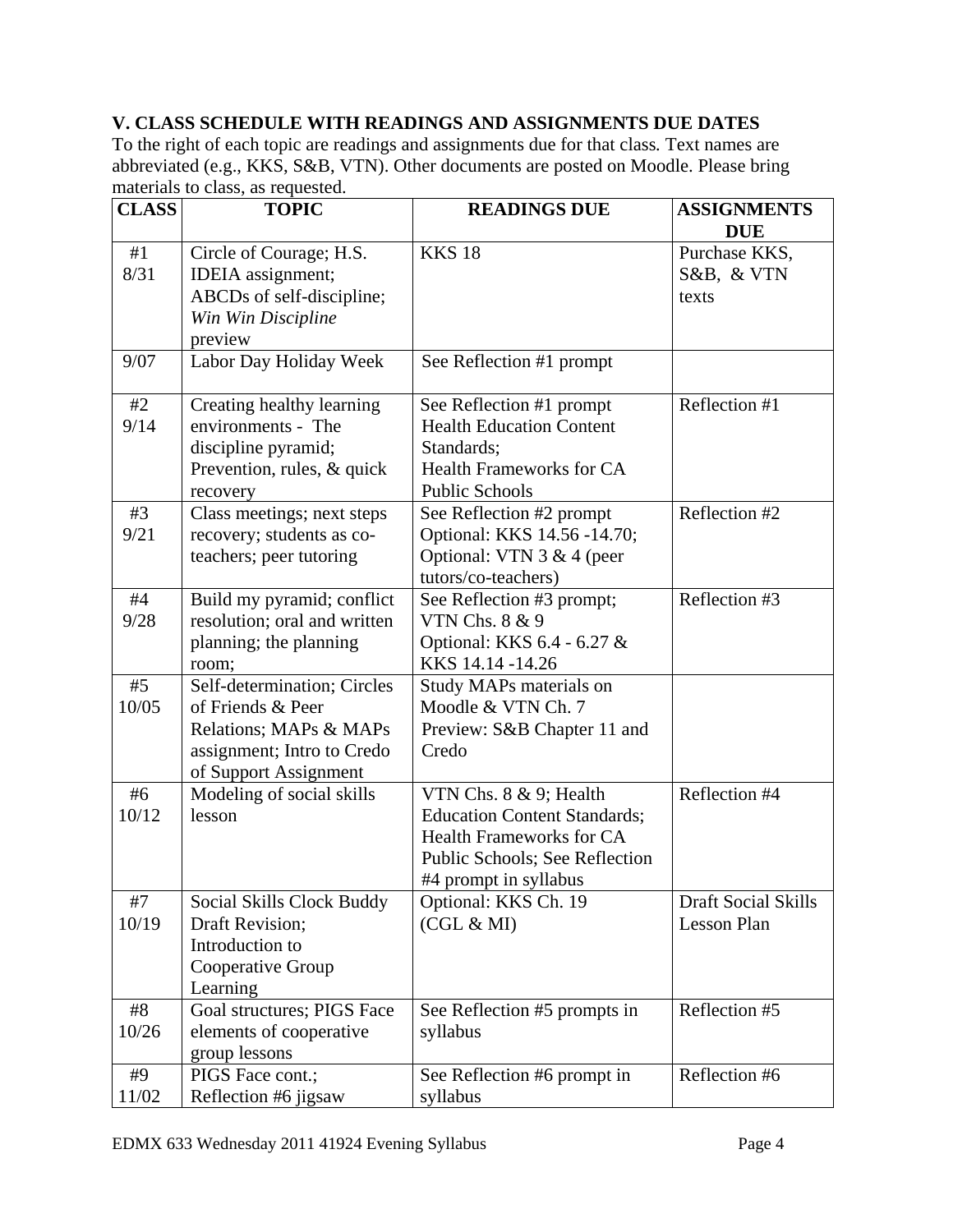| <b>CLASS</b> | <b>TOPIC</b>                 | <b>READINGS DUE</b>            | <b>ASSIGNMENTS</b>         |
|--------------|------------------------------|--------------------------------|----------------------------|
|              |                              |                                | <b>DUE</b>                 |
| #10          | Experience &                 |                                | <b>Final Social Skills</b> |
| 11/9         | deconstruct/design a         |                                | Lesson Plan                |
|              | formal CGL lesson            |                                |                            |
| #11          | Preventing                   | Process Communication          | H.S. IDEIA                 |
| 11/16        | miscommunication and         | materials on Moodle            |                            |
|              | distress via Process         |                                |                            |
|              | Communication                |                                |                            |
| 11/23        | <b>THANKSGIVING</b>          | S&B Ch. 11 (Work on Credo      |                            |
|              | <b>HOLIDAY BREAK</b>         | of Support)                    |                            |
| #12          | Positive behavior            | See Reflection #7 prompt;      | Reflection #7              |
| 11/30        | supports; Elements of an     | S&B Ch. 7 pdf on Moodle;       |                            |
|              | effective PBSP; Social       | social stories & sensory       |                            |
|              | stories and sensory          | integration pdf; Optional: KKS |                            |
|              | integration; Guest: Kathy    | Chs. $10 - 12$                 |                            |
|              | Montilluer                   |                                |                            |
| #13/#14      | In-class design of           | Bring to class "Austin PBS"    | Preview of Austin          |
| 12/7         | <b>Behavior Support Plan</b> | pdf materials for in-class PBS | materials in               |
|              | Note: This is a "double"     | simulation;                    | preparation for            |
|              | class from $5:15$ p.m. to    | Optional: KSS Chs. 16 & 17     | <b>BPS</b> in-class        |
|              | 8:45 p.m.; Pizza provided!   | (FBA, BIP)                     | design                     |
| #15          | Student-Led IEPs; MAPS       | VTN Ch. 7; Student-led IEP     | Credo of Support           |
| 12/14        | sharing; Course evaluation   | materials on Moodle; S&B Ch.   |                            |
|              | & celebration                | 11 pdf on Moodle               |                            |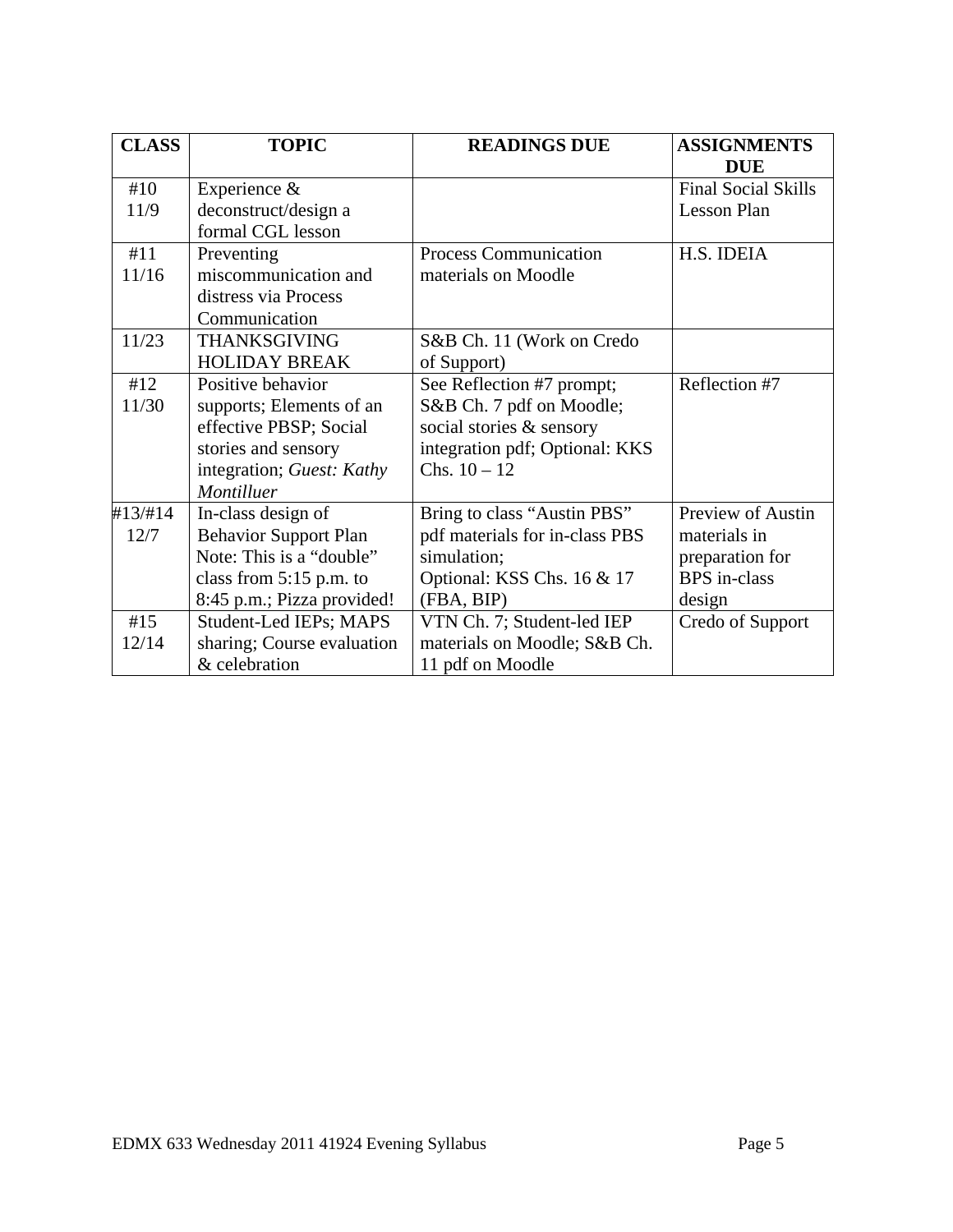#### **VIII. ASSIGNMENTS**

| Weekly Class Attendance and Participation   | $(75 \text{ points})$ |
|---------------------------------------------|-----------------------|
| <b>Reading Reflections</b>                  | $(35 \text{ points})$ |
| Social Skills Lesson Plan                   | $(15 \text{ points})$ |
| High School IDEIA Observation and Interview | $(20 \text{ points})$ |
| Credo of Support                            | $(14 \text{ points})$ |
| <b>Positive Behavior Support Plan</b>       | $(16 \text{ points})$ |
| <b>MAPS</b>                                 | $(25$ points)         |
| <b>Total Maximum Points:</b>                | 200 points            |

**Face-to-Face Class Participation (5 points/class X 14 classes = 75 points maximum) Face-to-Face Class Participation (5 points/class X 14 classes = 75 points maximum)** 

The purpose of this requirement is to ensure active participation during class sessions and opportunities to demonstrate collaborative teaming and cooperative group small group interpersonal skills. Because group activities and other active learning procedures are used to introduce and reinforce substantial amounts of material addressed in this course, regular attendance and participation is critical. If a candidate needs to miss part or all of a class, the instructor must be informed in advance. Candidates are responsible for requesting a makeup assignment for any absence. A candidate may not pass this class if 20% or more of session time is missed (except in rare cases of extreme hardship when expected competences have been demonstrated.)

#### **Reflections/Lesson Applications (35 points maximum)**

The purpose of the reading reflections and applications is to provide candidates with regular opportunities to demonstrate their understanding of and ability to apply critical aspects of professional practice and standards. For full credit, each reflection must be word processed and submitted on or before the date due. Be prepared to discuss reflections in class in order to receive full credit.

#### **Criteria for Written Products:**

- The content of each assigned reading is clearly referred to in the document.
- Higher order thinking skills that go beyond reiteration of content (e.g., application, analysis, synthesis, evaluation of content) are clearly demonstrated.
- Spelling, grammar, and mechanical aspects of writing are accurate.
- Thoughts are well organized; section headings are provided as needed.
- The document is word-processed.
- The document is submitted on or before the date due.

#### **Reflection Prompt Questions and Due Dates:**

See prompt questions for reflections on subsequent pages. See class schedule for due dates.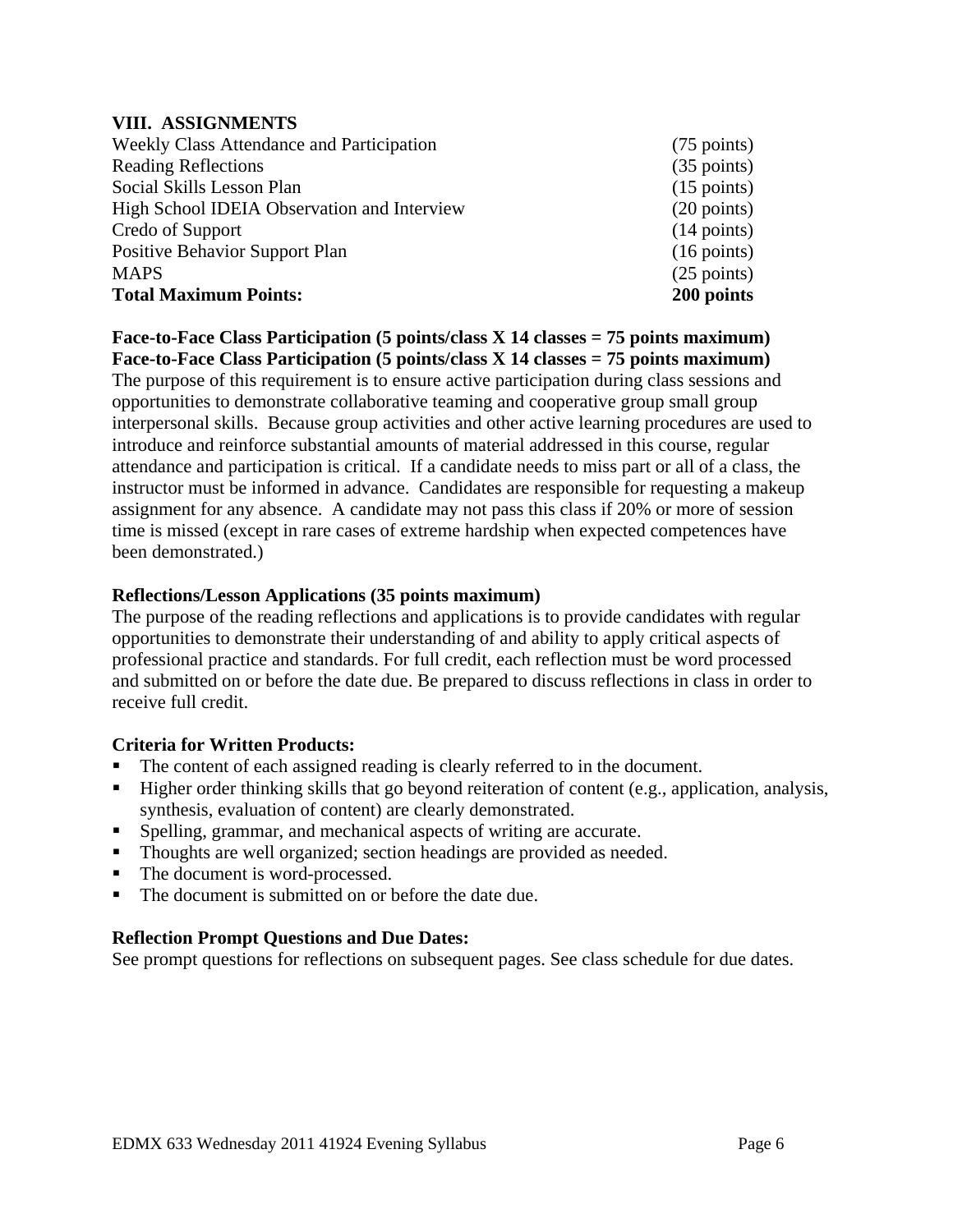## **Reading Reflections & Lesson Applications (35 points maximum)**

- Reflection #1 4 points maximum Reflection #2 4 points maximum Reflection #3 5 points maximum Reflection #4 4 points maximum Reflection #5 4 points maximum Reflection #6 6 points maximum
- Reflection #7 8 points maximum

## **Extra Credit Option (3 extra credit points)**

You may request the opportunity to earn an optional 3 extra credit points by a) implementing your social skills lesson plan and preparing a reflection on your implementation or b) reading an unassigned chapter in the KKS or VTN text and preparing a comprehensive reflection on what you learned and how you will use the content. Other extra credit options may be negotiated with the instructor.

## **Reading Reflection #1 (4 points)**

Read Chapters 1 and 9 of the Villa, Thousand, and Nevin (VTN) *Collaborating with students in instruction and decision making: The untapped resource* text. Which two of the rationale for collaborating with students in Chapter 1 are the most compelling for you? Why? Which of the strategies and tools presented in Chapter 9 are new to you? Which must you absolutely include in your OWN discipline pyramid? Be as comprehensive and inclusive as you can for this last question. (2 or more pages)

#### **Reading Reflection #2 (4 points)**

Read pages iii – xxi and Chapters 1, 2, 3,  $\&$  7 of the KKS text.

Part 1. Create a graphic organizer to help you remember the 4 types of disruptions, the 7 positions, the 3 pillars, and key 'win-win' principles. (If you wish to use prepared graphic organizers, you can search the web for templates by goggling "graphic organizer." Find "thinking maps" graphic organizers at the www.bookladymel.com/thinkingmaps.htm website.)

Part 2. Compose a 1-paragraph summary of how the information in these chapters and pages interface with the four dimensions Circle of Courage. To learn more about the Circle of Courage, see Chapter 1 of VTN, the Moodle home page, and google "Circle of Courage" and "Reclaiming Youth at Risk."

#### **Reading Reflection #3 (5 points)**

This reflection has two parts.

Part 1. Chapter 8 of the Kagan, Kyle, & Scott (KKS) focuses upon preventative procedures on the bottom of the discipline pyramid (see Figure 9.1 of Chapter 9 of VTN). Select *two*  preventative procedures for *each of the 7 positions* (for a total of 14 procedures) that absolutely must be on the bottom level of your OWN discipline pyramid. Compose a brief rationale as to why you selected the procedures for each position. (2 points)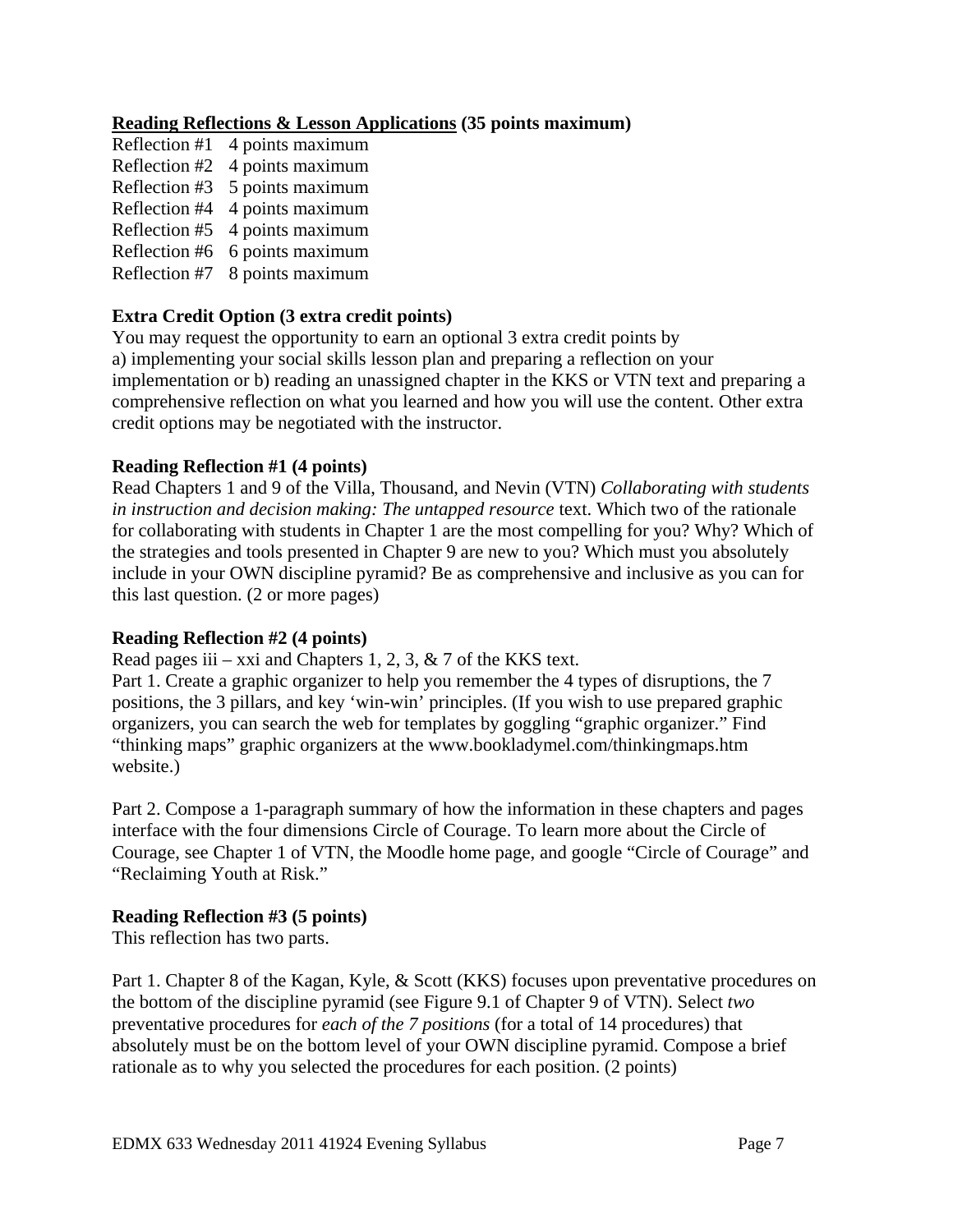Part 2. Chapter 13 of the KKS text is a gold mine of structures and strategies for responding to the 7 positions. This reflection is designed to assist you to add content to the levels of the discipline pyramid (see Figure 9.1 of Chapter 9 of VTN). Select *two* strategies/structures for *each of the 7 positions* (for a total of 14) that absolutely must be on your discipline pyramid. Namely, 1) name each of the 14 strategies/structures you select; 2) indicate where on the five levels of the discipline pyramid each of the 14 strategies/structures belongs; and 3) compose a brief rationale as to why you chose the strategy/structure (i.e., how it will help students and/or you, as a teacher). (3 points)

## **Reading Reflection #4 (4 points)**

First read the parable on page 20.26 of the KKS text. Then carefully read Chapter 20 of the KKS text and Chapter 8 of the VTN text. Exercise your creativity and use your Multiple Intelligences to represent:

- a) what you learned about the development of social life skills including conflict mediation skills, and
- b) the specific strategies you will use or life skills you will teach to develop your students' responsibility/response-ability.

The content of **both** chapters must be clearly represented in your Part a and b representations.

## **Reading Reflection #5 (4 points)**

Read the beginning section of Chapter 2 of VTN up to The Four Phases of Planning and Implementing Formal Cooperative Group Lessons inclusive of Table 2.1 A Dozen Quick Cooperative Learning Structures. First, create a graphic organizer to assist you to recall and understand the Five Essential Ingredients of PIGSFace. Next, rank order the 12 quick cooperative learning structures from most to least appealing. Provide an example of how you would use each of the structures in your instruction. For structures that are the least appealing, indicate how you would modify their use so they would work for you and your students.

## **Jigsaw Reflection #6: (6 points)**

From VTN Chapter 2, read the two paragraphs of "The Four Phases of Planning and Implementing Formal Cooperative Group Lessons," the first paragraph of "Teacher Decisions at Each Phase of Planning and Implementation," and the one-page template for planning a formal cooperative lesson in Figure 2.1. Your instructor will assign to you a subset of the 14 teacher decisions (i.e., one of six sections - #1 and #2, #3 - #5, #6, #7 - #10, #11 & #12, #13 & #14) to teach to a small group of classmates who did not study your subset of decisions. In preparing to teach, create a 1-page handout that creatively represents what you consider to be the most important things to know and remember. Some decisions include illustrative stories, so be prepared to tell the stories. Make 7 copies of the handout, one each for your small group teammates and one for your instructor. You will have seven to eight minutes to teach your subset of decisions to your teammates. Remember to use all that you know about effective instruction (e.g., checking for understanding, visual representations, effective questioning) in your teaching so it is a lively demonstration of your teaching skills. Bring to class a blank copy of Figure 2.1 (also found as a word document on the course website, named "One-page Cooperative Group Learning Lesson Plan") for taking notes about the sections you do not teaching.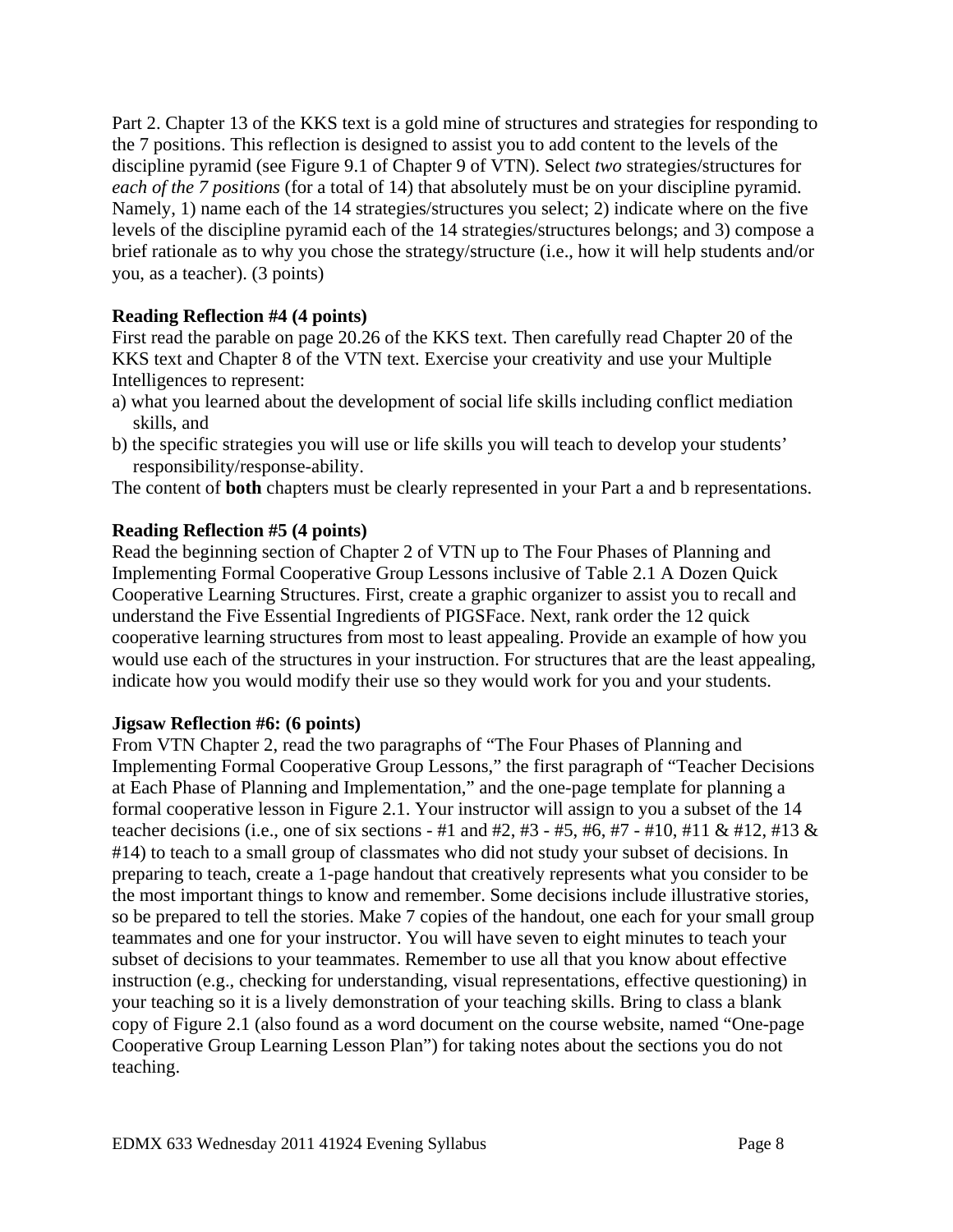## **Reading Reflection #7: (8 points) This is the big whopper!**

Given a thorough reading of Chapter 7 "Designing and implementing individualized positive behavior support" from the Snell and Brown *Instruction of Students with Severe Disabilities*  (2011) text (found as a pdf on Moodle), please answer in detail the following 16 questions.

- 1. What is PBS?
- 2. What are the goals of PBS?
- 3. What are each of the five steps of an individualized PBS process? Be sure to describe the process in a way students and parents can understand (as you will have to do so, on the job)!
- 4. What does "fidelity" mean in the context of PBS (not a personal relationship)?
- 5. What are the intended outcomes of an FBA?
- 6. What is the relationship of an FBA and the federal disability law (IDEA 1997 and IDEIA 2004)?
- 7. What are ways for identifying and "operationally defining" (i.e., what it looks and sounds like) a problem behavior. Provide at least one example.
- 8. In EDMX 633, we attempt to be more expansive in our functional assessment of a problem behavior's function than described in the text. For example, we consider *Win Win* positions and Process Communication needs). However there are still always the A-B-Cs! What is the difference between an antecedent condition (or slow trigger) and a setting event (or fast trigger)?
- 9. Hypotheses are great, but if they cannot be validated, it may be just a hypothesis and nothing more! What are the three (3) ways to validate hypotheses? What is the process for each? What are the advantages of or data that is gathered by each of the methods?
- 10. There are four criteria for a "technically sound" PBS? Please define each criterion in your own words. Why is each criterion important?
- 11. A competing behavior analysis (CBA) identifies a *desired* or an *alternative replacement*  behavior to teach and reinforce that meets the same needs as the behavior of concern. For Eric or Maya, summarize in your own words a) the strategies for making the problem behavior *irrelevant*, *inefficient* or *ineffective* through adjustments of the preventative *setting*  and/or *antecedent* strategies, b) the *teaching* strategies for *desired* or *alternative functionally equivalent* behaviors, and c) the consequence strategies. Be sure to use ALL of the information provided on pages 284 – 290.
- 12. In EDMX 632, you learn of assistive technology and augmentative communication approaches to serve as communication vehicles and supports. What does FCT mean and what is the three-step process for engaging in FCT?
- 13. In PBS, consequence strategies focus on positive versus aversive consequences. Define in your own words and provide an example NOT provided in the text of the consequence approach of "extinction." Why must negative consequences be seriously contemplated and monitored? What are the potential aversive outcomes for students?
- 14. What are the requirements for a well thought out and effective Emergency Intervention Plan?
- 15. On a 5-point Likert scale ( $1 = Bad$ ,  $2 = So So$ ;  $3 = Acceptable$ ,  $4 = Good$ ,  $5 = Excellen$ ; I would want it for myself), rate the PBS plan for Maya presented in Figure 7-11 in terms of the degree to which it is a "good fit" for the behavior and the hypothesized function of Maya's behaviors? What would you add or change? You must have at least one suggestion for additions or changes and an accompanying rationale.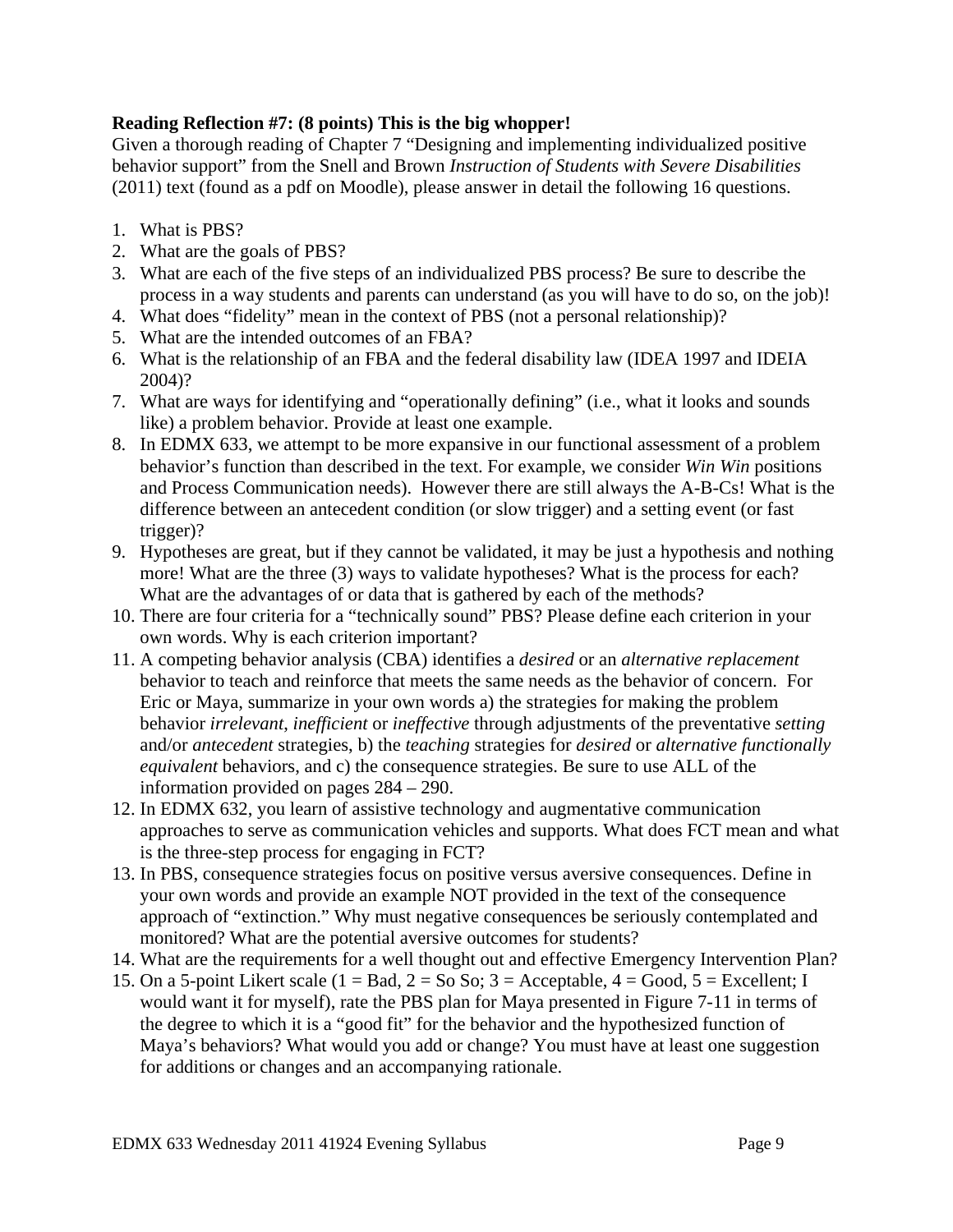16. Go online and check out the "school-wide PBS" website, www.pbis.org. (There are others that are very good too. For example, Michigan's PBS site has a great PBS implementation guide for principals and teachers). Be sure to watch at least a couple of George Sugai's videos that describe the critical features of a school-wide PBS. What are the elements and features of a school-wide versus a student-specific PBS framework? If you were the principal of a school beginning to implement a "school-wide PBS" system, what would be the top two things you would do to get things going? (Remember that school-wide PBS is the behavioral half of the RTI pyramid and that you already know a lot about school-wide PBS from your Discipline Pyramid understandings.)

## **Social Skills Lesson Plan (15 points)**

The purpose of this assignment is to ensure that participants can design a social skills lesson that can be used as a component of a cooperative group lesson or as a "stand alone" lesson that prepares students to use a social skill in a cooperative learning context. A direct instruction lesson format provided by the instructor is used to organize this lesson. The *draft*  of this lesson will be returned for revisions. The *final draft* must include requested revisions. Three extra credit reflection points may be earned for delivering and submitting a written reflection about the delivery of the social skills lesson.

# **Positive Behavior Support Plan (16 points)**

Using forms provided with the "Austin" pdf from the course website, as a team create a Positive Behavior Support Plan for a student presented in an in-class scenario. **(Note: This is an in-class assignment that cannot be made up, so be sure to be there for the double class period. Pizza is provided!)** 

## **"Credo of Support" Final Exam (14 points)**

Given a reading of *Chapter 11: Supporting Peer Relations* from the Snell and Brown (2011) text (posted on Moodle as a pdf) and what you have learned about relationship and friendship building, create a 13-point (i.e., Baker's Dozen*) Credo of Support* poster, PowerPoint, website, YouTube video or other visual/audio you could display (project or link to) that provides 13 ways in which you, as a teacher, and your students can structure opportunities to **develop and maintain natural social and friendship-potential relations** and facilitate a student with moderate to severe disabilities (or any student with learning or behavior differences, for that matter) being a **valued member of the classroom and school community**. In addition to the 13 practices (e.g., assigning a valued roles such encourager in cooperative group lessons) and/or principles (e.g., providing "just enough" support by keeping 1-on-1 adult contact at a minimum), provide a rationale or "anticipatory set" of why relationship development is important in the curriculum. Provide enough detail so that a naïve consumer could actually use the practice or principle. Also, check to make sure you use "person first" language.

Use your **OWN WORDS** rather than "lifting" words from the text or other sources, as this is considered academic dishonesty and could lead to a failing grade and dismissal from the program. If you do use a quote, use quotation marks to indicate that it is quote and include the appropriate citation in APA format (see examples in your text books). Make this appealing and usable! So, include graphics, website citations, examples, and anything else that would help a student, a visiting teacher, a paraeducator, or a parent to understand your credo!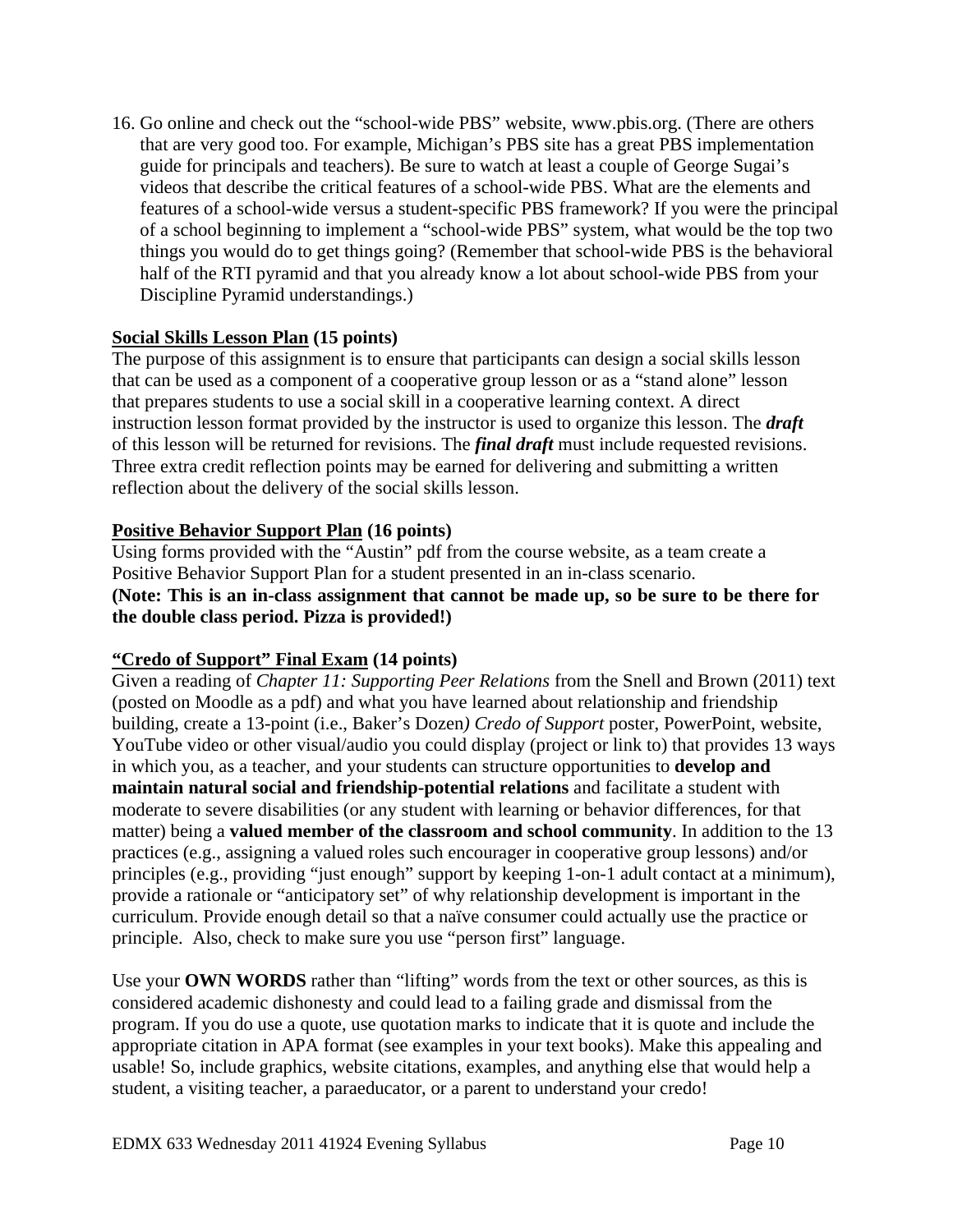This is a "final exam" that benefits from peer conversation, brainstorming, and creative thinking and production, so consider doing this assignment with a classmate or two. Let your instructor know who your teammates will be, and be sure all of your names are on the poster, PowerPoint, website, video production or other representation. Your credo will be unveiled in the last class!

## **MAPs Implementation (25 points)**

## **POST THE FOLLOWING WRITE-UP AND "EVIDENCE" OF THE MEETING (e.g., jpeg photos of the MAPs charts and participants) ON MOODLE AS A SIGNATURE ASSIGNMENT (5 additional points).**

The purpose of this assignment is to provide you with an opportunity to apply and refine the assessment skills discussed in this course emphasizing the importance of obtaining information from the student, family members, and friends.

Each participant develops a "MAPs" report for one focus individual. Although the ideal focus individual would be a student identified as eligible for special education, because you may not be the service coordinator for such a student, you may need to be creative and identify a person for whom the MAPs process would make a positive contribution to the person's life. If it is not possible to perform this assignment with a student you serve, solicit the participation of a friend, family member, or a youth not eligible for special education to be the focus person. Be sure to also invite as many significant others (i.e., family members, friends) as possible as well as appropriate professionals to participate in the MAPs process. The more the merrier. Your write up should be comprehensive and must include the following components.

- 1. What was the rationale for choosing this student/person? Describe the person in terms of gender, age, strengths, and any other *relevant* characteristics such as educational needs or living situation. Describe the context of the MAPs process. Who was present? Where did it occur? (Note: Whenever possible, conduct the interview in the individual's home) (4 points)
- 2. For each of the steps of the process, organize and report in writing the responses to MAPs questions and any other questions you asked. Document the decision-making process used to identify and prioritize needs and goals. Also identify potential next steps. (7 points)
- 3. For the "Plan of Action," recommend specific areas or skills to work on based upon the outcomes of the MAPS process. (9 points)
	- a) Translate the outcomes of the MAPS session into 3 goals.
	- b) At least one goal must relate to relationships, friendships, and/or social skills. At least one goal must relate to life beyond the current school context (e.g., recreational, living, vocational/employment, life in the community, post-secondary life, transition to the next school). The goals must directly relate to an important theme that emerges from the MAPS meeting.
	- c) Each goal must have a positively stated baseline or present level of performance (**PLOP**) statement, as on an IEP form (i.e., what the student can do!)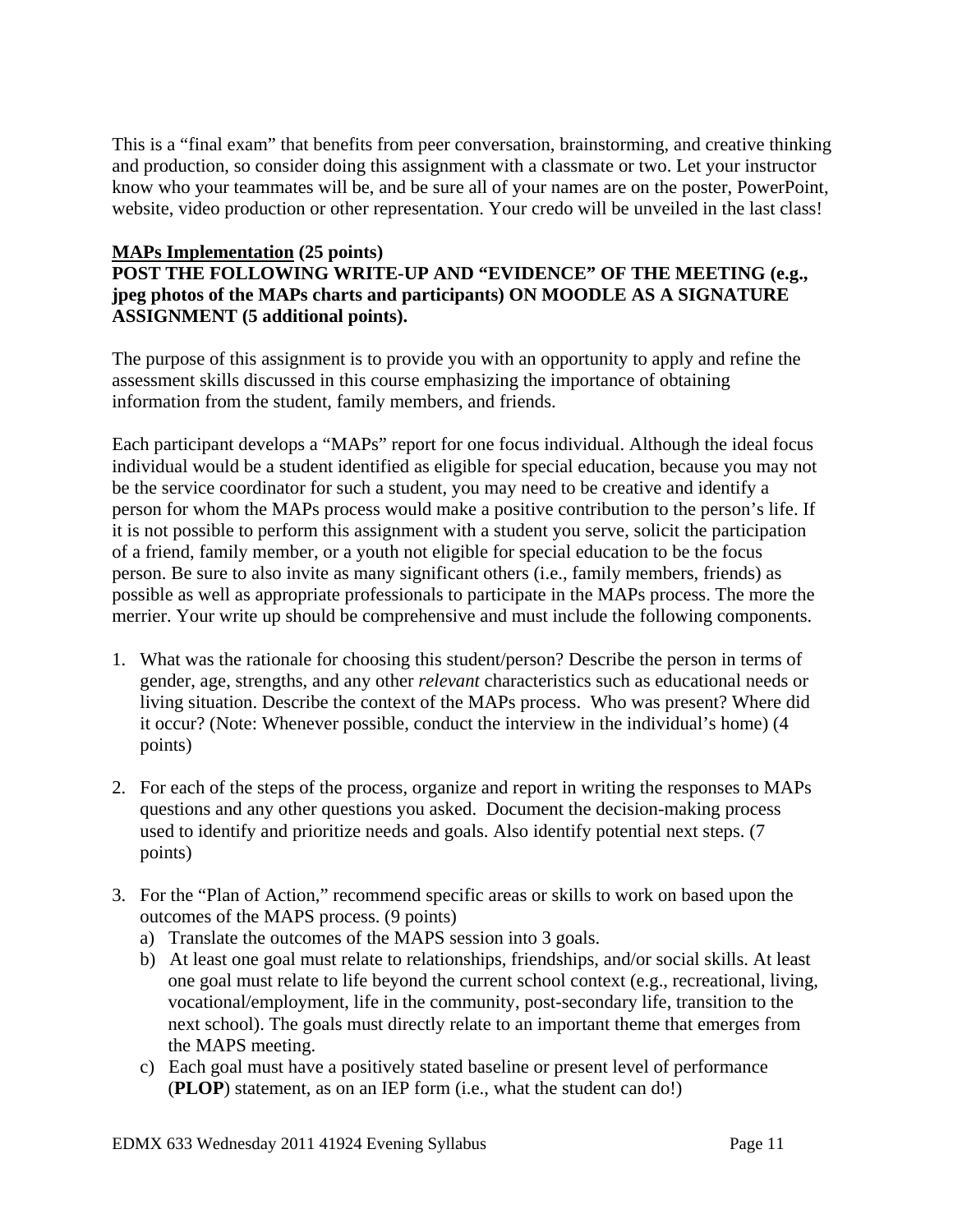- d) Each goal must have at least *two* accompanying interim *objectives* or *benchmarks* that lead to the achievement of the goal.
- 4. Write a reflection on the experience that includes these four elements (4 points):
	- a) your own reaction to the process,
	- b) the reaction of the participants,
	- c) ways in which you would "better" prepare for or conduct a MAPS session in the future, and
	- d) your thoughts, feelings, and opinions regarding your responsibility as an advocate for realizing your students' dreams through family-centered and student-led planning approaches in IEP development and futures planning.

## **Criteria for Evaluation (See rubric and also consider the following):**

- Completeness and organization of information requested. Includes a title page, a section for each of the steps of the MAPS as well as the report described in items 1 - 4 above.
- Sensitivity and respect for student and family.
- Evidence of input and feedback from MAPS participants (e.g., photo of the MAPS posters and a written summary of the contents of each poster, direct quotes of participant reactions).
- Word-processed and appropriate use of standard English, grammar, spelling, mechanics, and so forth (1 point)

## **High School Special Education: Implications of IDEA and More (25 points)**

Many credential candidates do not have a special education high school field placement. Nevertheless, candidates are expected to understand the unique aspects and challenges of supporting high school-aged youth with special education needs. Develop these understandings through this self-directed field experience.

A minimum requirement is that you spend the equivalent of a full school day in one or more high schools, shadowing one or more special education staff members, interviewing students and staff, attending after-school events, and observing classes which students attend. The expectation is that you will shadow a special educator who is serving in a Resource Specialist role and not as a teacher serving primarily students with moderate and severe disabilities. You will have an opportunity to do this in another course. Since you will not be observing a particular student, you will not need specific permission for observations. But you will need to have signatures form your host teacher(s). Remember, however, in all of your note taking and in any written product describing your high school experiences, you are to maintain confidentiality and not refer to a student by name.

The protocol for arranging for a visit is to call the schools coordinator of special education and introduce yourself and the purposes of the visitation. When you arrive at the school, be sure to have with you your time sheet and letter of introduction included with this assignment. An entire daylong visitation is preferred. If this is not an option, you may visit the same site on two or more days. Visits to multiple sites also have distinct advantages, as you can see and compare how different campuses approach the same issues.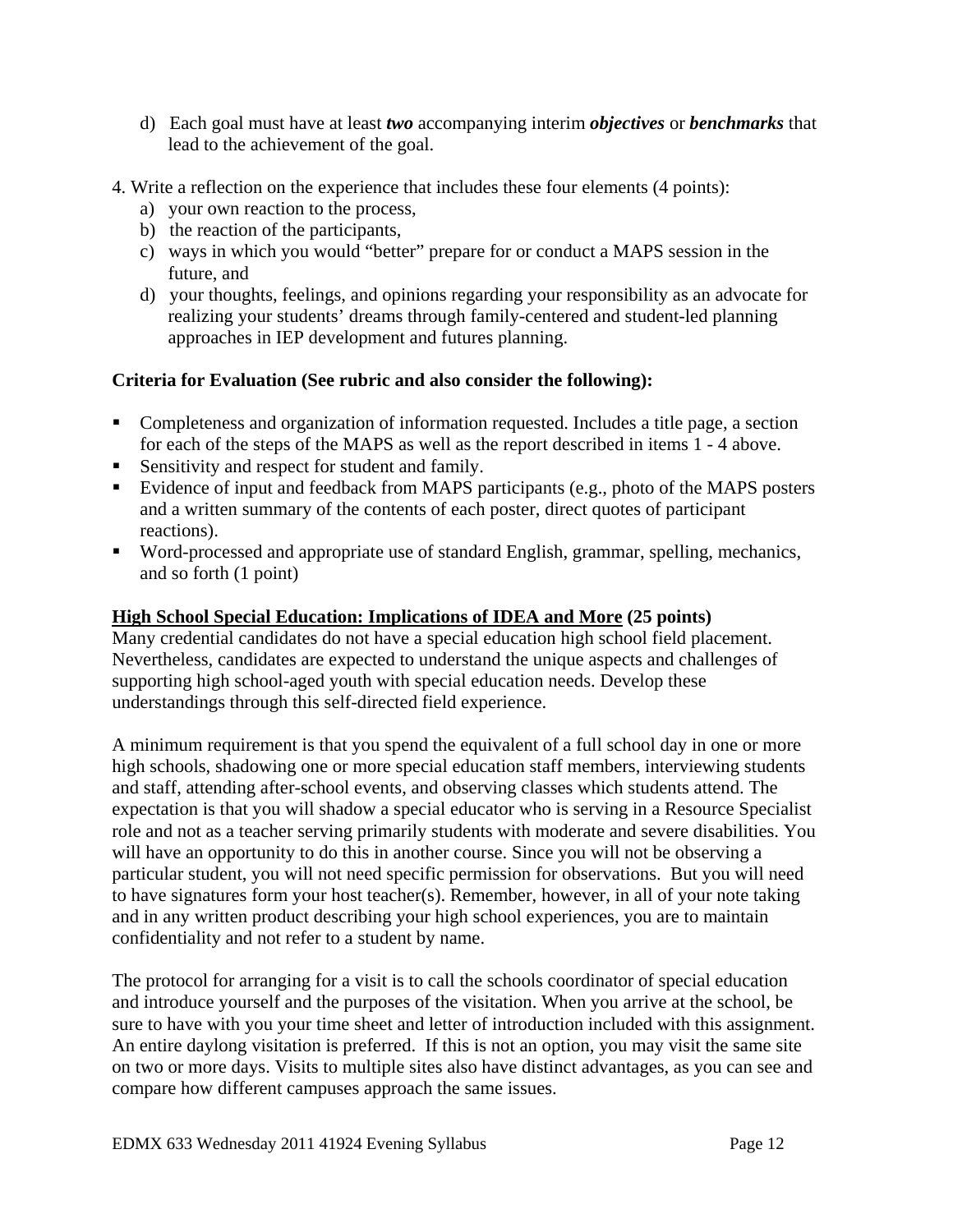If you wish to visit a high school with a partner, please do so, as long as it meets the approval of the special education personnel who are hosting your visit. Crowds tend to draw attention away from instruction, so group size is limited to two people. You are a guest, so at all times behave in your most professional and courteous manner. Reserve any verbal critiques for this assignment's reflections.

What will you look for and what will you ask? The following nine questions directly relate to changes that IDEIA 2004 created in the roles of educators, students, and teachers. You are to ask questions, observe, and otherwise "fact find" (i.e., use web resources) in order to obtain responses to these questions that are *comprehensive and complete*. Keep your eyes open, as well. What you see may or may not "match" what you are told.

Your write up of the high school experiences has *three* components. The *first* component is comprised of the nine responses, with each response being approximately  $\frac{1}{2}$  to 1 page in length.

The *second* component is your 1- to 2-page analysis of the high school in terms of:

- STRENGTHS
- CONCERNS
- QUESTIONS YOU STILL HAVE
- RECOMMENDATIONS FOR IMPROVEMENT

The *third* component is the time sheet with signatures from the hosts for each day and time period of the visitation(s). You cannot get credit for this assignment without this!

This is your professional development experience, so enjoy it and set it up in a way that meets your needs!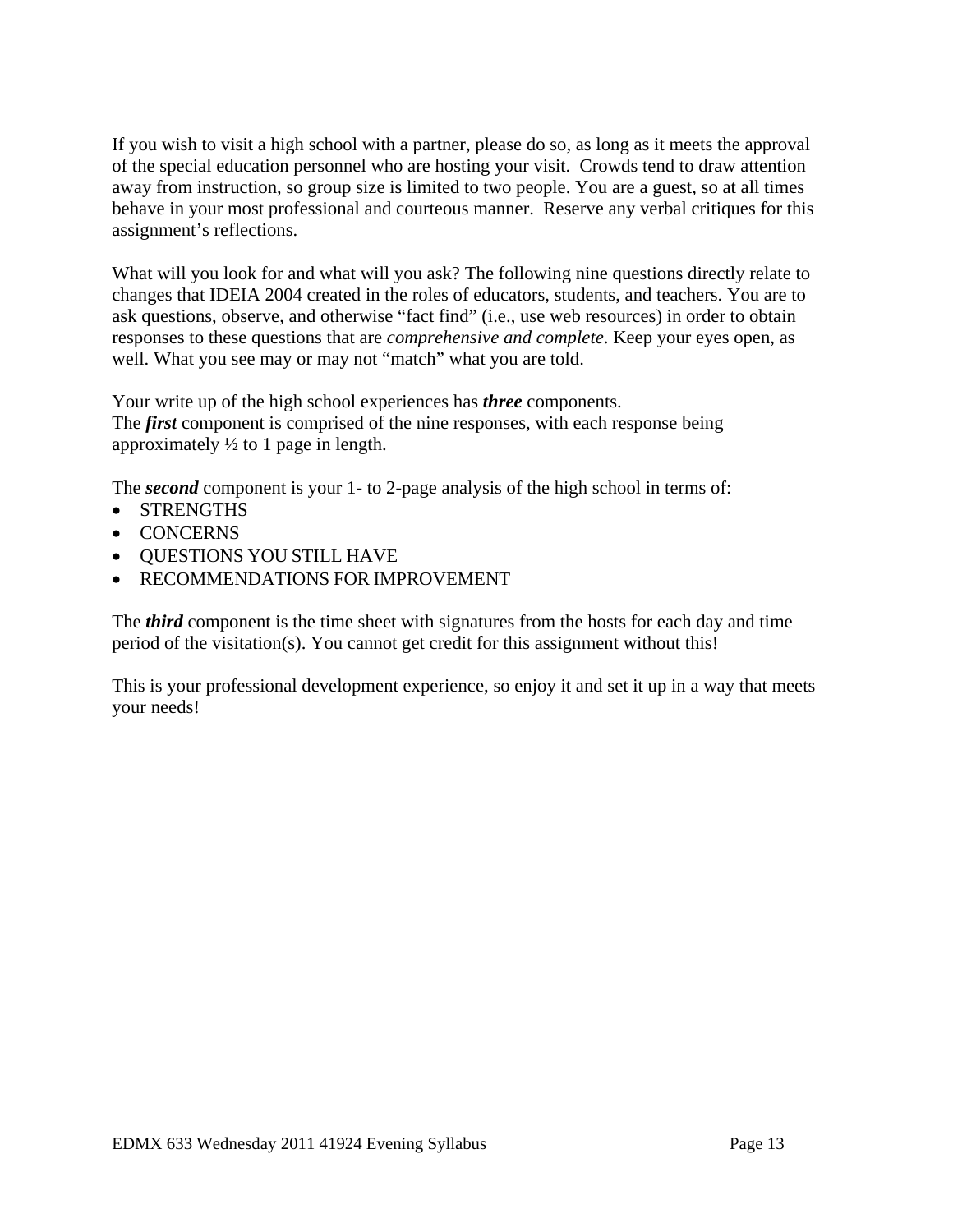California State University **SAN MARCOS** 

School of Education San Marcos, CA 92096-0001 760-750-4300 www.csusm.edu/education

## HIGH SCHOOL EXPERIENCE FIELDWORK TIME SHEET

Since you will receive a credential as a K-12 special education professional, a critical part of your special education clinical experience involves spending a significant amount of time with learners across the grades K-12. In this experience, you are to eight (8) hours of observation and participation in one or more high school settings. A letter of introduction follows. Take this with you to the school or schools you visit. Phone the coordinator of special education services for the building (which may be the principal, assistant principal, a special education department chair, or a school-based coordinator) to make specific arrangements for the visitations. This may be the principal, assistant principal, a special education department chair, or a school-based coordinator. It is a "best practice" to meet your host teacher(s) face-to-face in advance to arrange a schedule. This, of course, may not be possible, due to time constrains. Be sure to have the host teacher(s) sign this time sheet for each time block that you are involved in school activities.

Turn in this time sheet along with your written responses for this assignment to your EDMX 633 instructor. You cannot get credit for this assignment without this timesheet being signed by host teachers, so be sure to bring it with you whenever you visit your high school site(s).

| Name $\frac{1}{\sqrt{1-\frac{1}{2}}\left\vert \frac{1}{2}\right\vert +1}$                                                                                                                                                                                                                                                                                                                                                                                                               |               |                                        |            | Semester                                                                                                               |                                 |  |
|-----------------------------------------------------------------------------------------------------------------------------------------------------------------------------------------------------------------------------------------------------------------------------------------------------------------------------------------------------------------------------------------------------------------------------------------------------------------------------------------|---------------|----------------------------------------|------------|------------------------------------------------------------------------------------------------------------------------|---------------------------------|--|
|                                                                                                                                                                                                                                                                                                                                                                                                                                                                                         |               |                                        |            |                                                                                                                        |                                 |  |
|                                                                                                                                                                                                                                                                                                                                                                                                                                                                                         |               |                                        |            | Site Sp. Ed. Coordinator                                                                                               |                                 |  |
| Host Teacher                                                                                                                                                                                                                                                                                                                                                                                                                                                                            |               | Host Teacher                           |            |                                                                                                                        |                                 |  |
|                                                                                                                                                                                                                                                                                                                                                                                                                                                                                         | Time          | Date Arrival Departure<br>Time at Site | Total Time | <b>Activities Observed</b>                                                                                             | Teacher/Host<br><b>Initials</b> |  |
|                                                                                                                                                                                                                                                                                                                                                                                                                                                                                         |               |                                        |            |                                                                                                                        |                                 |  |
| $\begin{tabular}{ll} \multicolumn{1}{l}{} & \multicolumn{1}{l}{} & \multicolumn{1}{l}{} & \multicolumn{1}{l}{} \\ \multicolumn{1}{l}{} & \multicolumn{1}{l}{} & \multicolumn{1}{l}{} & \multicolumn{1}{l}{} \\ \multicolumn{1}{l}{} & \multicolumn{1}{l}{} & \multicolumn{1}{l}{} & \multicolumn{1}{l}{} \\ \multicolumn{1}{l}{} & \multicolumn{1}{l}{} & \multicolumn{1}{l}{} \\ \multicolumn{1}{l}{} & \multicolumn{1}{l}{} & \multicolumn{1}{l}{} \\ \multicolumn{1}{l}{} & \multic$ |               |                                        |            |                                                                                                                        |                                 |  |
| $\frac{1}{2}$ and $\frac{1}{2}$ and $\frac{1}{2}$                                                                                                                                                                                                                                                                                                                                                                                                                                       |               |                                        |            | <u> 1989 - Johann John Stone, mars et al. 1989 - John Stone, mars et al. 1989 - John Stone, mars et al. 1989 - Joh</u> |                                 |  |
|                                                                                                                                                                                                                                                                                                                                                                                                                                                                                         |               |                                        |            |                                                                                                                        |                                 |  |
|                                                                                                                                                                                                                                                                                                                                                                                                                                                                                         | $\frac{1}{1}$ |                                        |            |                                                                                                                        |                                 |  |
|                                                                                                                                                                                                                                                                                                                                                                                                                                                                                         |               |                                        |            |                                                                                                                        |                                 |  |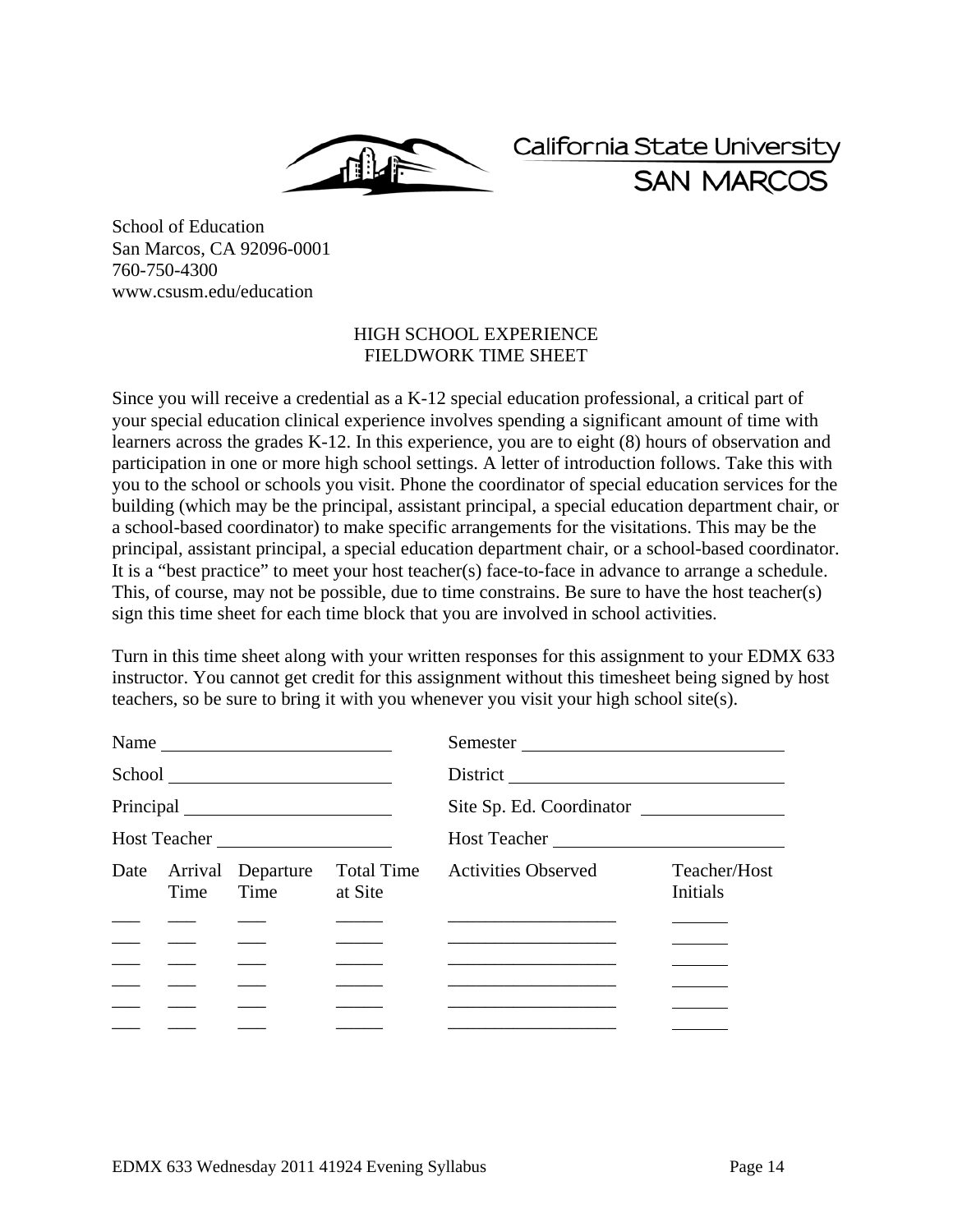

California State University **SAN MARCO** 

School of Education San Marcos, CA 92096-0001 760-750-4300 www.csusm.edu/education

Dear Principal and Special Education Staff,

An important special education field experience for all Cal State San Marcos Mild/Moderate and Moderate/Severe Education Specialist credential candidates is to spend time in a variety of special education settings. Since special education service delivery at the high school level can be significantly different from service delivery in elementary settings, it is critical that credential candidates have a chance to a) talk with and shadow high school special educators, b) observe in general education classrooms in which students with disabilities are supported, c) observe and interact with students with a wide range of disabilities, and d) learn about the policies and procedures including transition planning.

It would be greatly appreciated if one or more of our credential candidates could spend eight hours under the guidance and management of one or more of your special education faculty engaged in the activities described above. Candidates could spend an entire day on campus (during, before, and/or after school hours); or observations could be spread across two or more days. This is up to the discretion of the credential candidates' hosts.

The credential program faculty and staff hope that this is an experience that your faculty and staff find interesting and valuable. As program coordinator, I extend the university's thanks for your continued support of the professional development of educators in the San Diego area and the CSU San Marcos credential programs, in particular. If you have any questions or concern, please e-mail me at jthousan@csusm.edu.

Respectfully,

## *Jacqueline Thousand*

Dr. Jacqueline Thousand, Coordinator Special Education Credential and Graduate Programs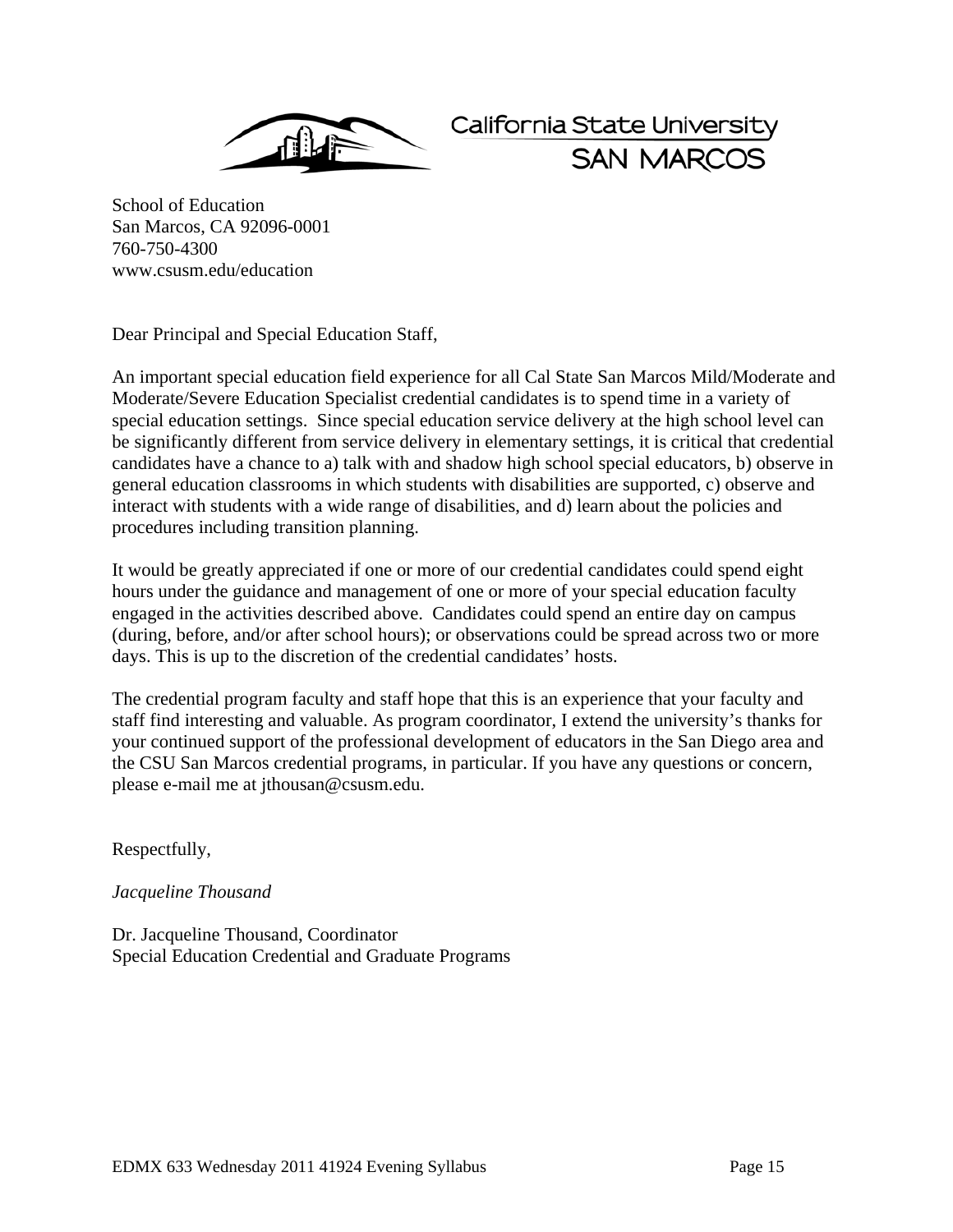## **IDEIA High School Questions**

challenges in working as a high school special educator? 1) What are characteristics of an "exemplary" high school special educator? What are the most fulfilling aspects of working as a high school special educator? What are the greatest

For the following questions, also ask "How would you improve this practice?

- 2) In what ways do special educators encourage and support active *student participation* on the IEP team? To what extent are the questions from the MAPs process used to gather data for the IEP? To what extent do students direct and lead their own IEP meetings? How are students taught and coached to participate in and direct their own IEP meetings?
- team and in the IEP process? 3) In what ways do special educations encourage and support *parent* participation on the IEP
- team and in the IEP process? 4) a) What arrangements are made so *classroom teachers* actively **participate** as members of the *IEP* team? b) In what ways do you ensure regular *communication* with **classroom teachers** to coordinate curriculum and instruction?
- 5) In what ways are students involved in the development and implementation of their own *ITP*  by age 16? What are (at least two) examples of *transition* activities and goals?
- 6) In what ways are students informed of and educated about their *age of majority rights* by age 17? Describe the process in as much detail as possible.
- 7) At www.cde.ca.gov/ta/tg/hs/accmod.asp, please locate, download, print, and carefully read both *Matrix 1: Matrix of Test Variations, Accommodations, and Modifications for Administration of California Statewide Assessments* (October 2009) and *Q&A About Test Variations* to learn of a) the approved accommodations and modifications that can be provided for students with disabilities on the CAHSEE and b) how a student can receive a diploma with approved variations. With this in hand, ask your hosts: a) "What accommodations or modifications are commonly used at this high school?" and b) "How do you go about determining if an accommodation or modification is included in a student's IEP?"
- 8) Go to www.cde.ca.gov/ta/tg/hs/cahseefaqexempt.asp and see that until July 1, 2012 *EC* Section 60852.3 provides an exemption from the CAHSEE requirement as a condition of receiving a diploma of graduation for eligible students with disabilities who have an individualized education program (IEP) or a Section 504 plan. The IEP or 504 plans must state that the student is scheduled to receive a high school diploma and has satisfied or will satisfy all state and local requirements for high school graduation, on or after July 1, 2009. With this in hand, ask your hosts: a) "How is this provision being implemented for this year's students and past graduates?" and b) "What are any challenges or successes you are experiencing for students because of this CAHSEE exemption for diploma attainment?"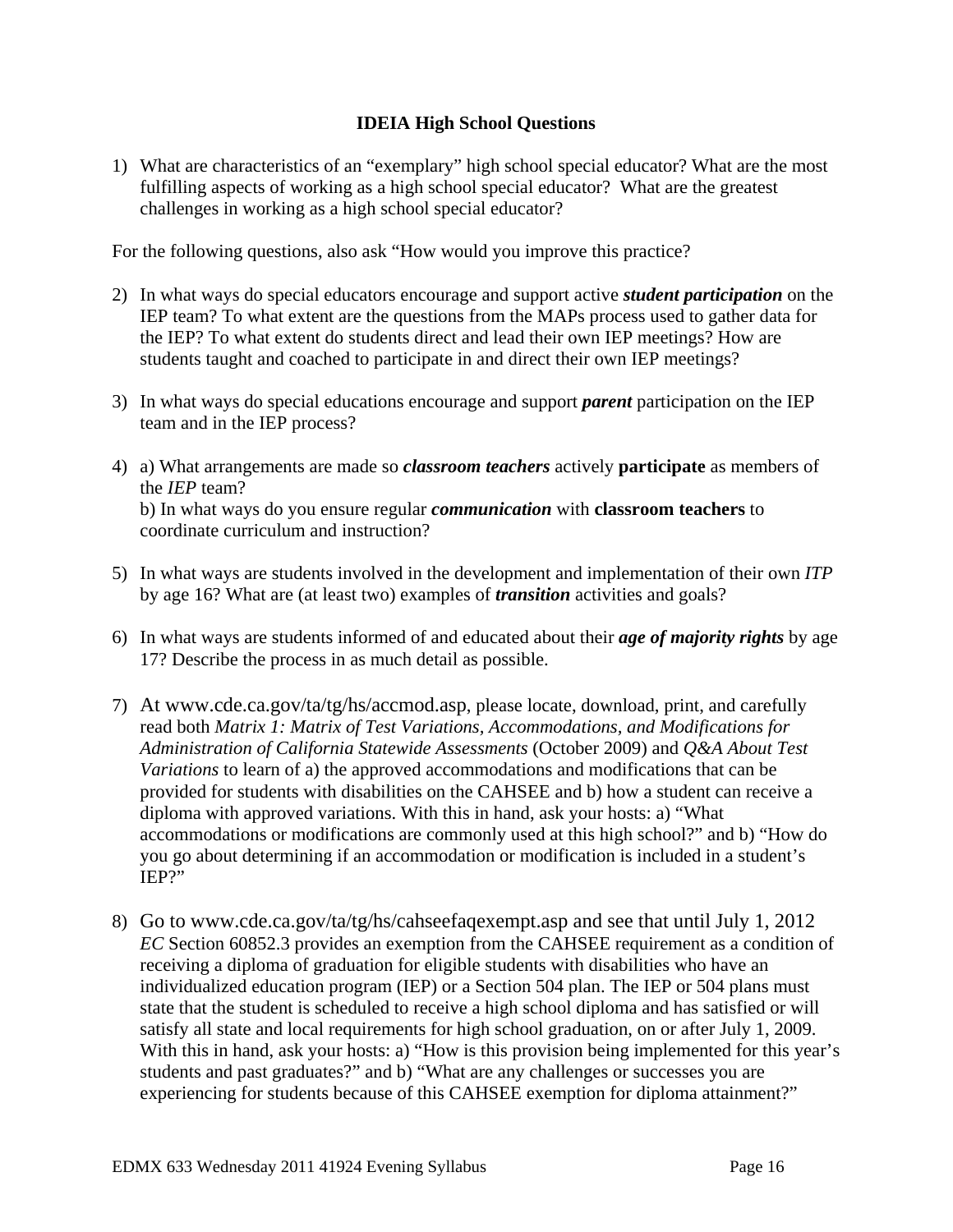# **EDMX 633 Tracking Form**

| <b>Weekly Class Attendance and Participation</b> |                         |  |  |  |
|--------------------------------------------------|-------------------------|--|--|--|
| Class H1                                         | $(5$ points)            |  |  |  |
| Class $#2$                                       | $(5$ points)            |  |  |  |
| Class $#3$                                       | $(5$ points)            |  |  |  |
| Class $#4$                                       | $(5$ points)            |  |  |  |
| Class $#5$                                       | $(5$ points)            |  |  |  |
| Class $#6$                                       | $(5$ points)            |  |  |  |
| Class $#7$                                       | $(5$ points)            |  |  |  |
| Class #8                                         | $(5$ points)            |  |  |  |
| Class#9                                          | $(5$ points)            |  |  |  |
| Class $#10$                                      | $(5$ points)            |  |  |  |
| Class #11                                        | $(5$ points)            |  |  |  |
| Class H12                                        | $(5$ points)            |  |  |  |
| Class $#13$                                      | (5 points) Double Class |  |  |  |
| Class $#14$                                      | (5 points) Double Class |  |  |  |
| Class $#15$                                      | $(5$ points)            |  |  |  |

## **Reading Reflections**

| Reflection #1                | $(4$ points) |
|------------------------------|--------------|
| Reflection #2                | $(4$ points) |
| Reflection #3                | $(5$ points) |
| Reflection #4                | $(4$ points) |
| Reflection #5                | $(4$ points) |
| Reflection #6                | $(6$ points) |
| Reflection #7                | $(8$ points) |
| <b>Optional Extra Credit</b> | (3 points)   |

## **Assignments**

| <b>Assignments</b>                          | 90 points             |
|---------------------------------------------|-----------------------|
| High School IDEIA Observation and Interview | $(20 \text{ points})$ |
| Social Skills Lesson Plan                   | $(15 \text{ points})$ |
| Behavior Support Plan - IN CLASS DESIGN     | $(16 \text{ points})$ |
| Credo of Support Final Exam                 | $(14 \text{ points})$ |
| <b>MAPS</b> (Signature Assignment)          | $(25 \text{ points})$ |

## **TOTAL POINTS** 200 maximum 200 maximum

**75 points** 

 **35 points** 

## **Grading Scale (in percentages)**

|  |  | A: 94-100 A: 92-93 B+: 89-91 B: 86-88 B-: 84-86 C+: 81-83 |  |
|--|--|-----------------------------------------------------------|--|
|  |  |                                                           |  |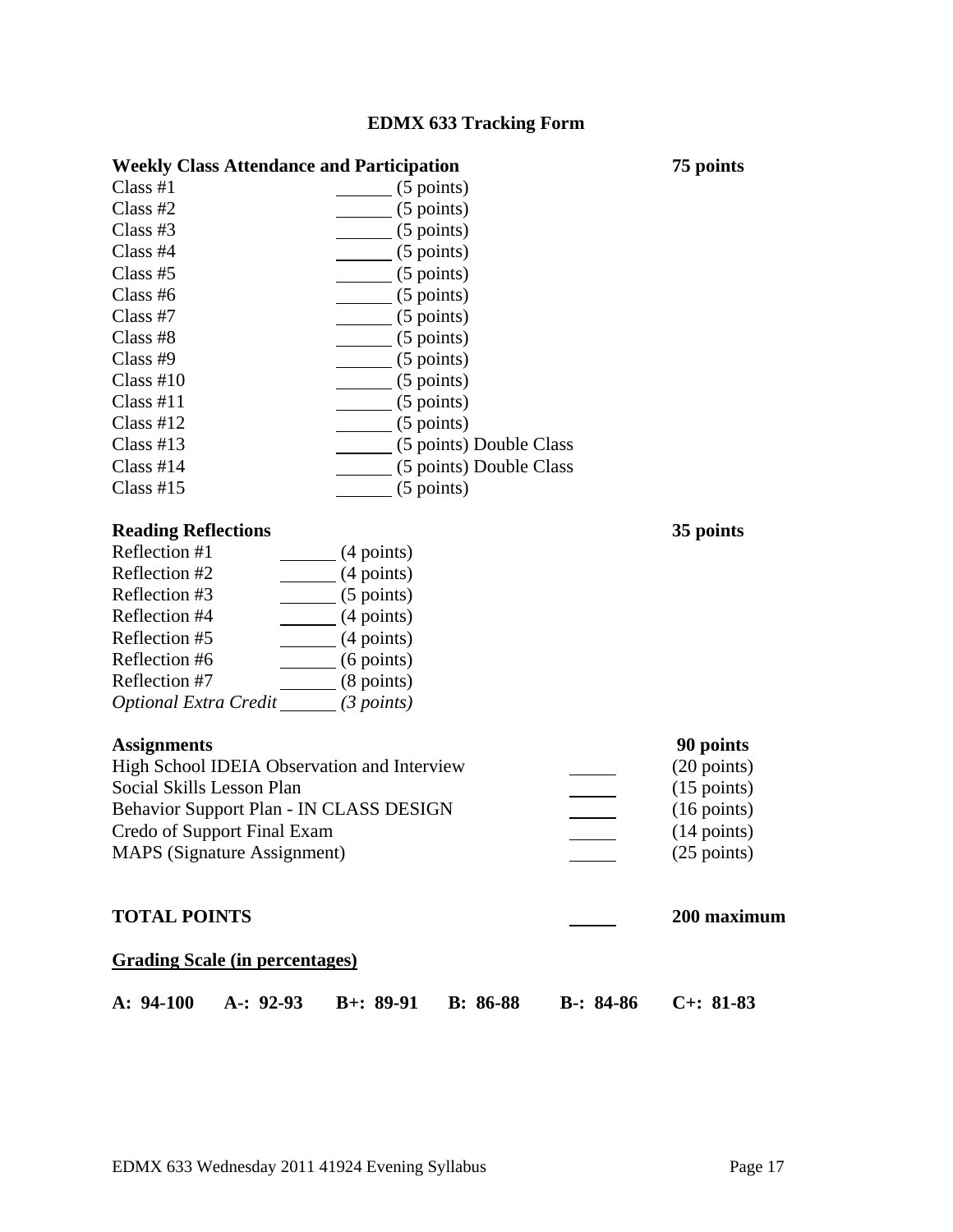## **V. COURSE FEATURES AND PROFESSIONAL REQUIREMENTS**

## **Authorization to Teach English Learners**

- 1. **Person-First Language.** "Person-first" language (e.g., "Student with Down syndrome" rather than "Down syndrome student") must be used throughout all written and oral assignments and discussions.
- 2. **Moodle Use and Class Preparation.** Examine the course Moodle website at least twice weekly for messages and newly posted materials and resources. Download materials needed for each class *prior* to class and bring to class all required resources.
- 3. **Written Work.** Word-process and keep and electronic copy of all written work. You will want these for your records and use as professional portfolio entries.
- 4. **Timeliness.** Complete and submit all assignments on the due dates for full credit. If you have extraordinary circumstances that impact completion of your assignments or have questions or concerns, please contact the instructor(s) immediately.
- 5. **Participation.** Participate actively in class discussions and group activities and demonstrate positive interpersonal skills with classmates, the instructors, and guests.
- Buddy's Name: Phone: e-mail: 6. **Peer Buddy.** Select at least two class "buddies" ensure you receive handouts and information if you miss class. Buddy's Name: Phone: e-mail:
- 7. **Authorization to Teach English Learners.** This credential program has been specifically designed to prepare teachers for the diversity of languages often encountered in California public school classrooms. The authorization to teach English learners is met through the infusion of content and experiences within the credential program, as well as additional coursework. Students successfully completing this program receive a credential with authorization to teach English learners.
- 8. **Academic Honesty and Plagiarism Policy.** Students are expected to adhere to standards of academic honesty and integrity, as outlined in the Student Academic Honesty Policy. All assignments must be original work, clear and error-free. All ideas/material that are borrowed from other sources must have appropriate references to the original sources. Any quoted material should give credit to the source and be punctuated (i.e., in quotations with source and page) accordingly. The instructor reserves the right to discipline any student for academic dishonesty, in accordance with the general rules and regulations of the university. All incidents of Academic Dishonesty are reported to the Dean of Students. Disciplinary action may include the lowering of grades and/or the assignment or a failing grade to the assignment or the class as a whole.